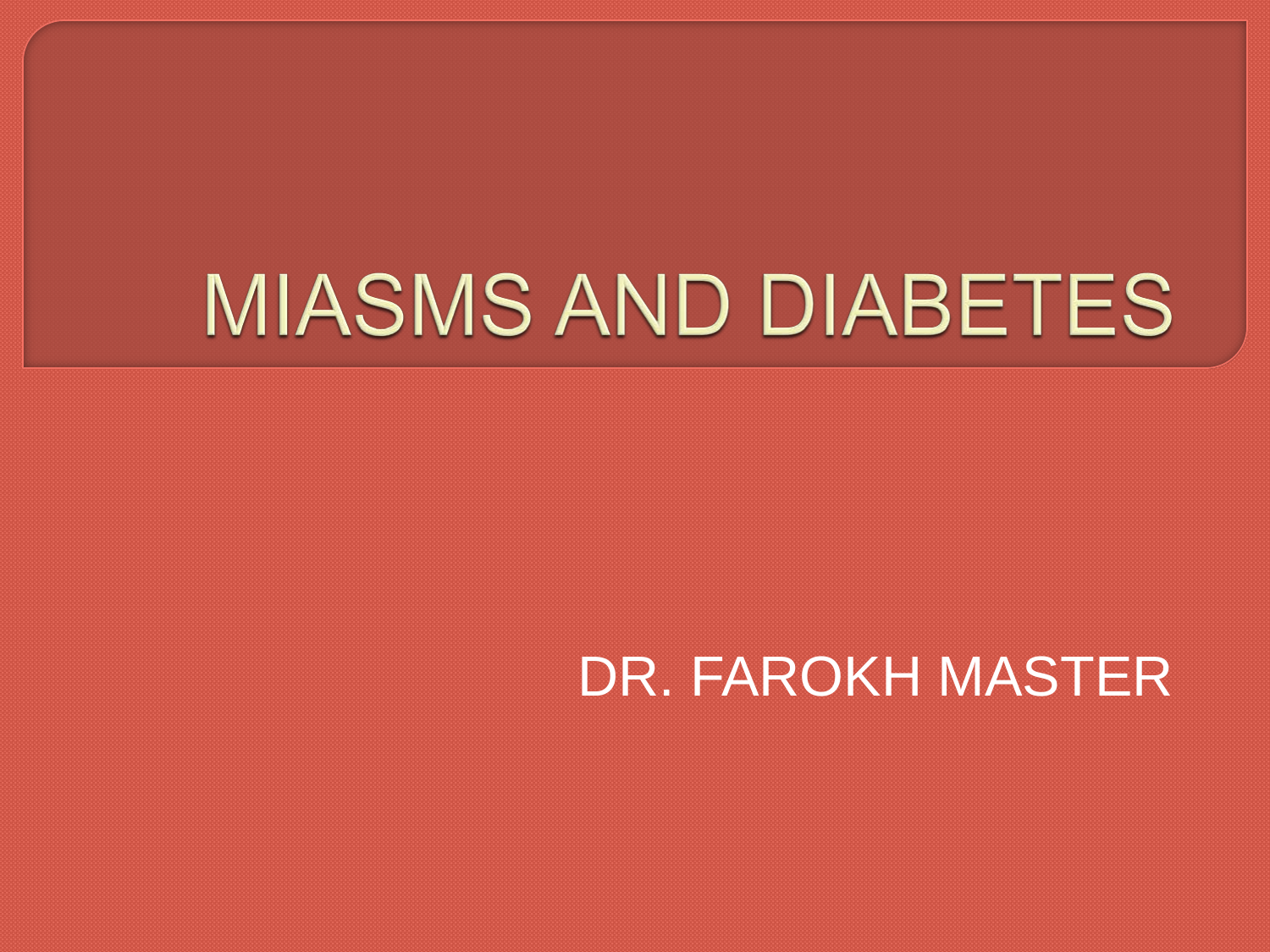**Type 1 Diabetes is** An auto Immune disease

### Which shows its tubercular nature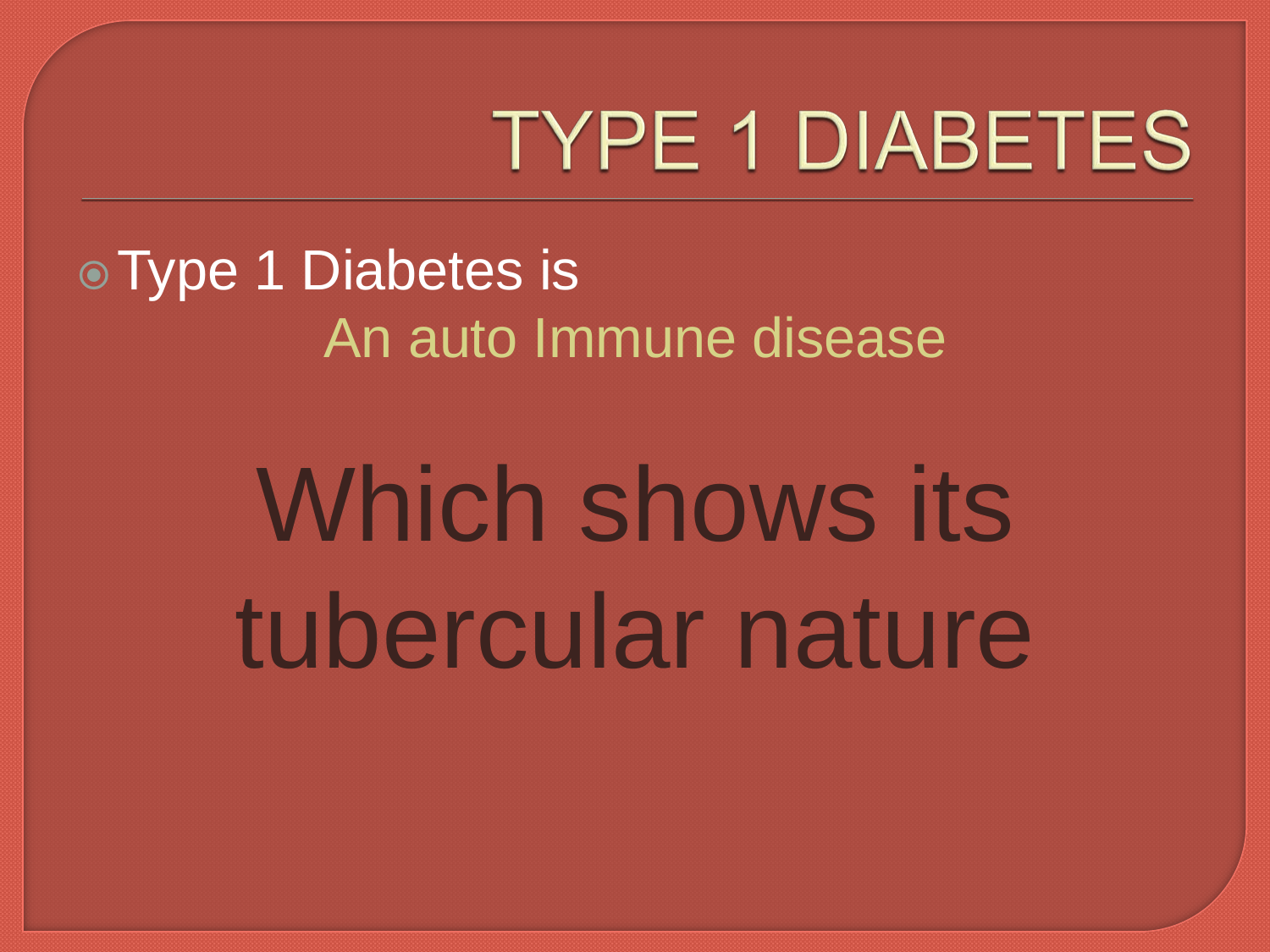EITHER - There is selective destruction of β cells by T cells

# Which shows its syphilitic nature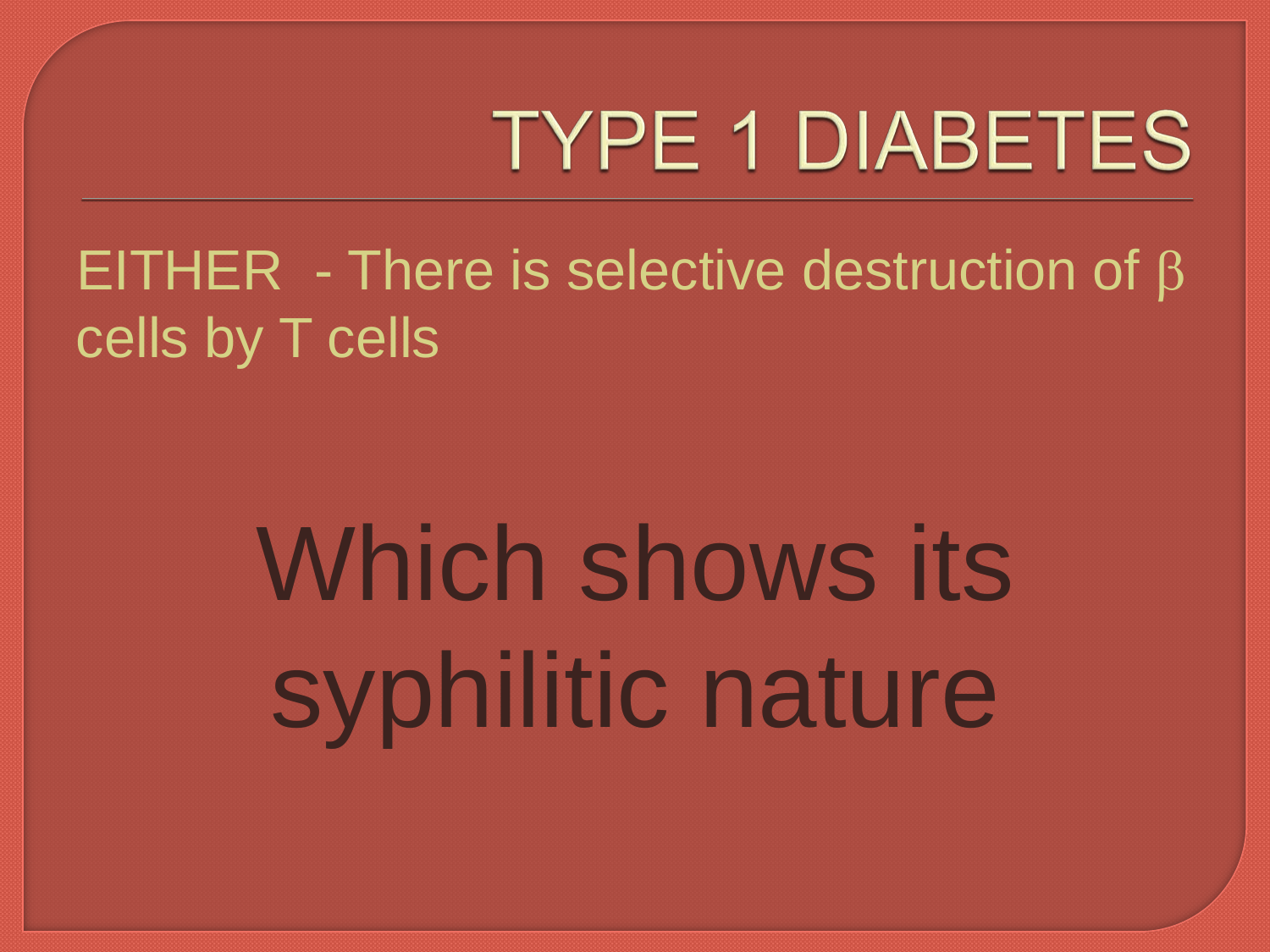• OR Presence of several circulating antibodies against β cells

## Which shows its tubercular nature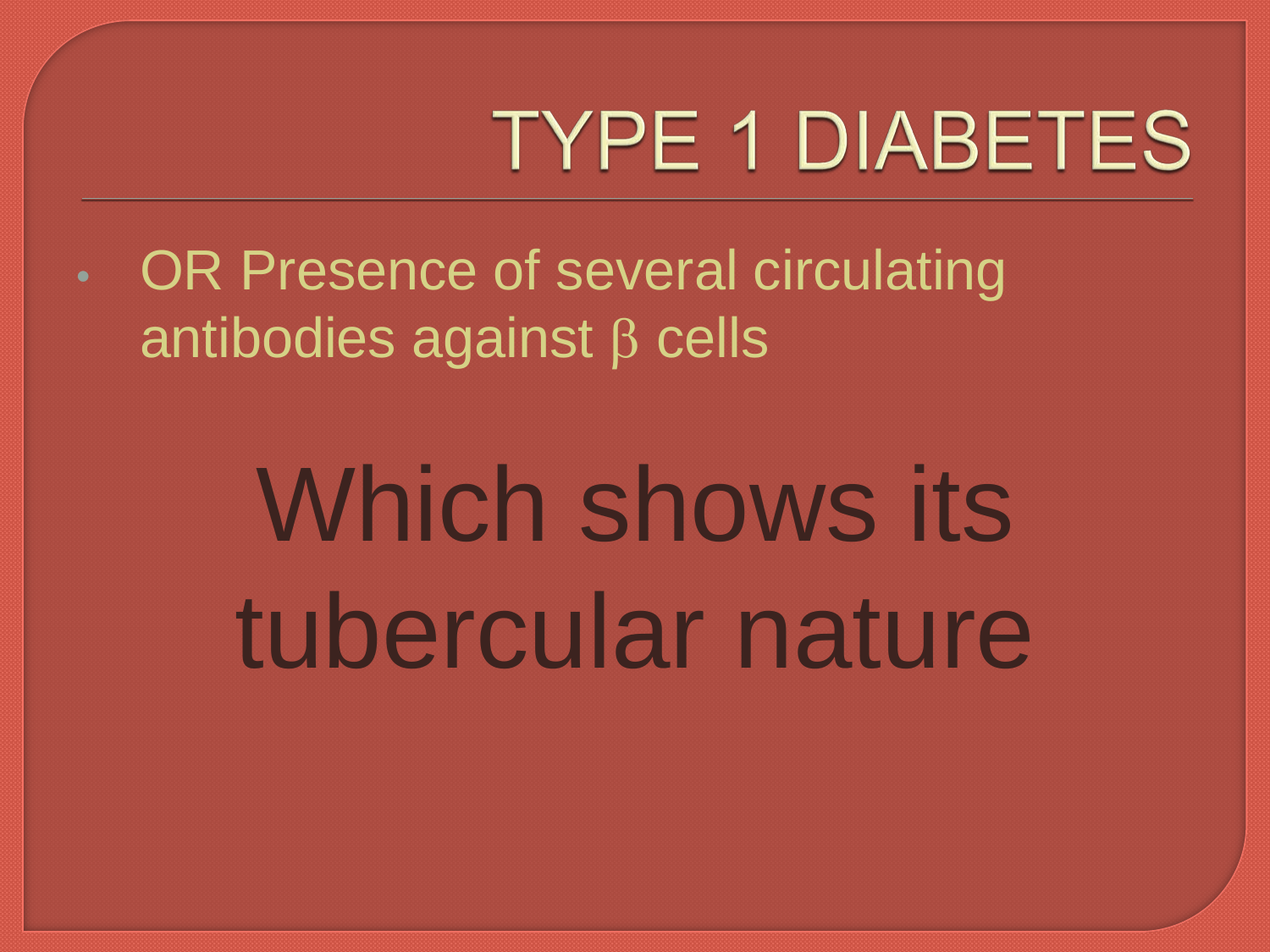Both these reactions shows aberrant immune response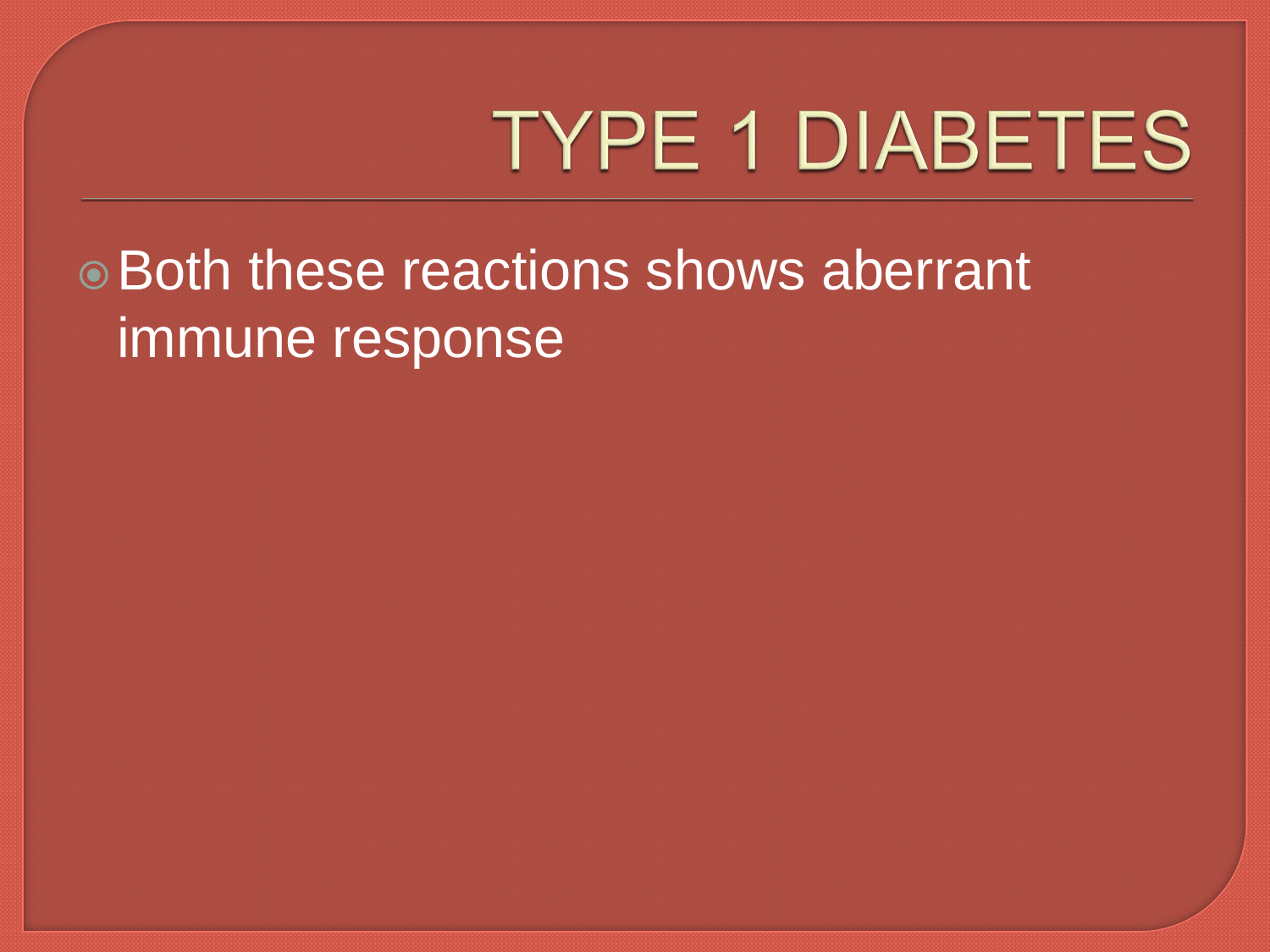Type 2 Diabetes is due to EITHER increased Glucose production (by liver)

### Excess = Sycotic Which shows its sycotic nature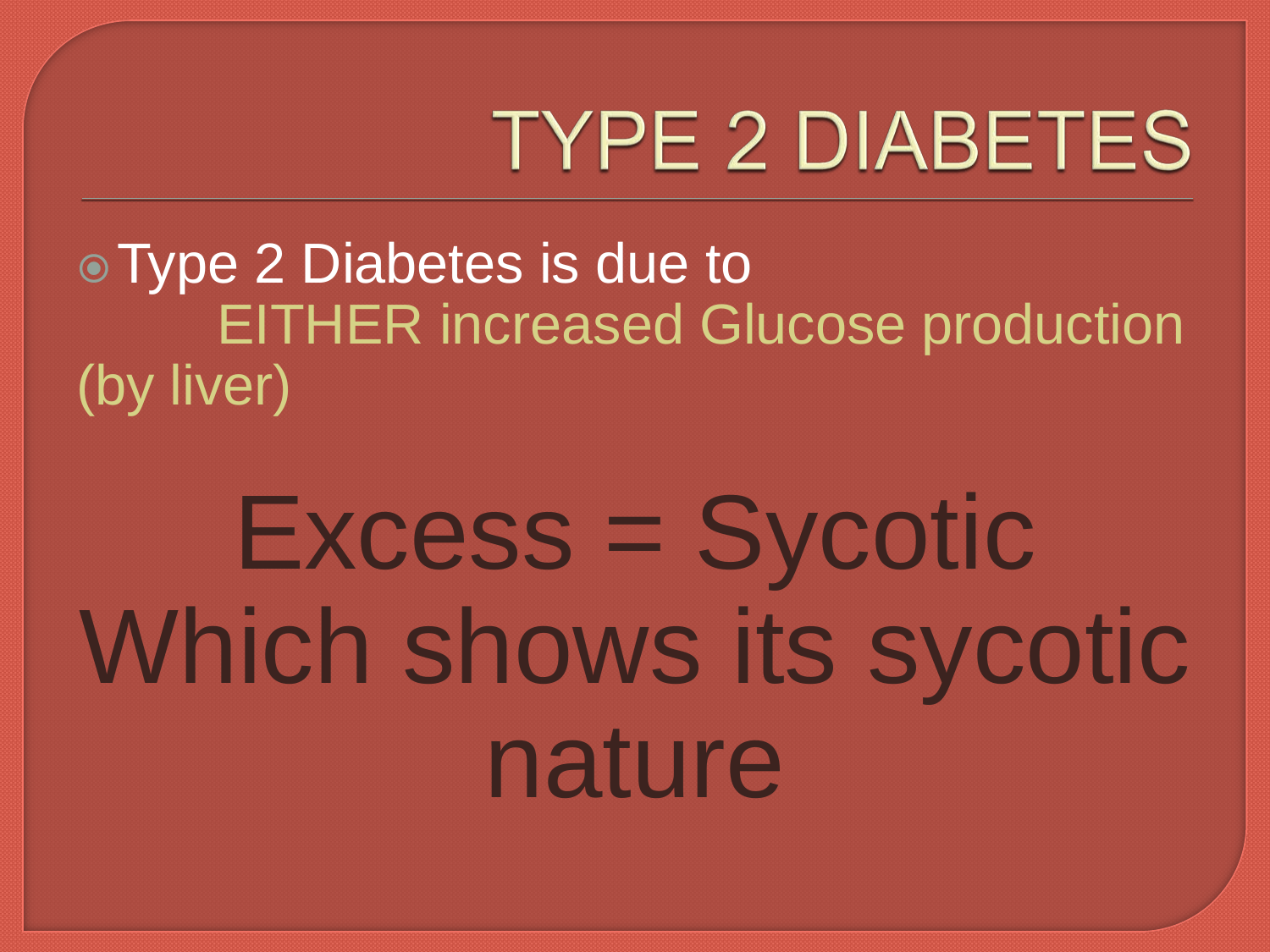OR Decreased Glucose uptake

### Which shows its sycotic nature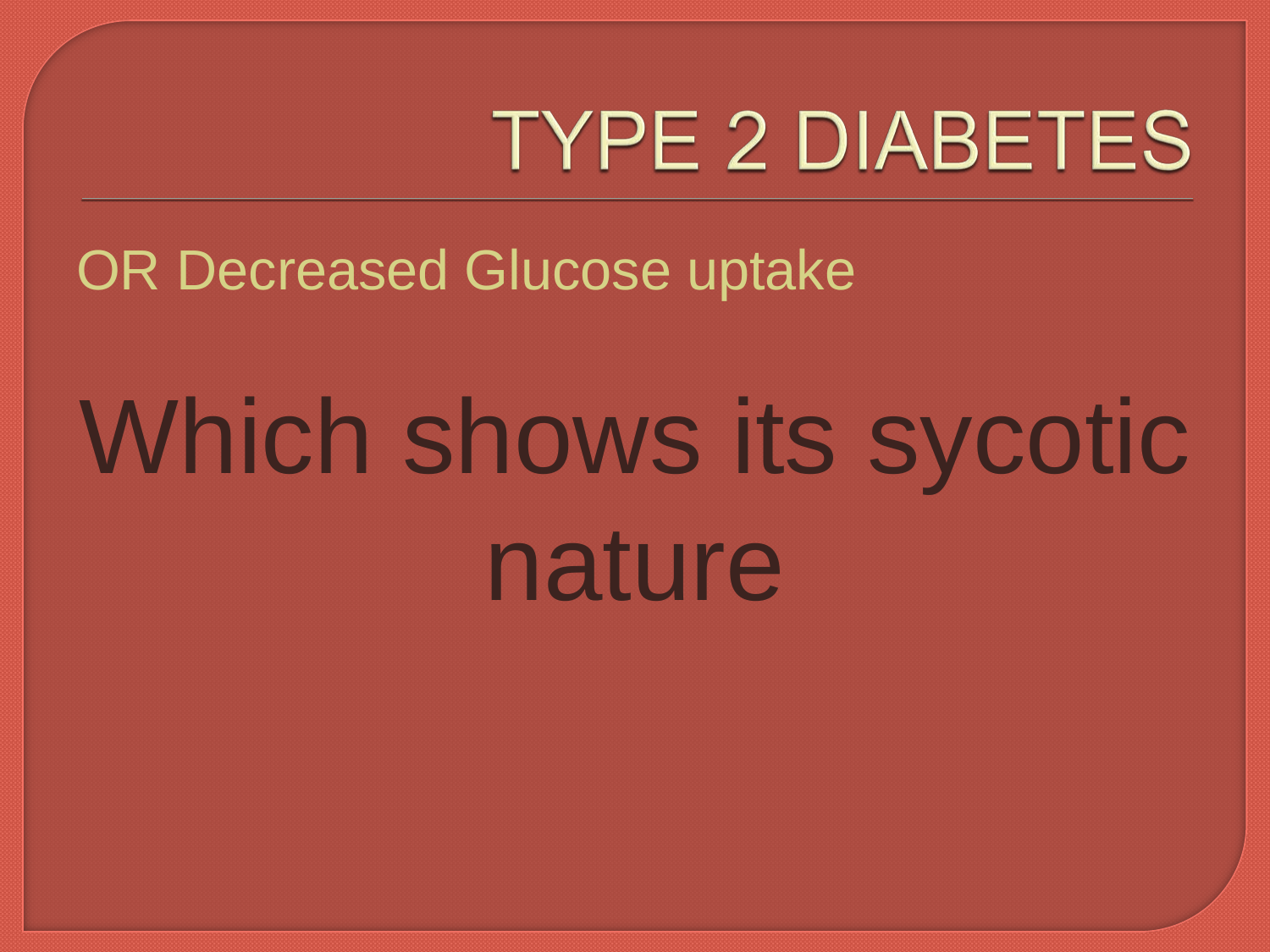#### **DIABETIC NEPHROPATHY**

**OIn Diabetic Nephropathy there is thickening** of the glomerular basement membrane (due to Advanced glycation end products AGE's)

## Which shows its sycotic nature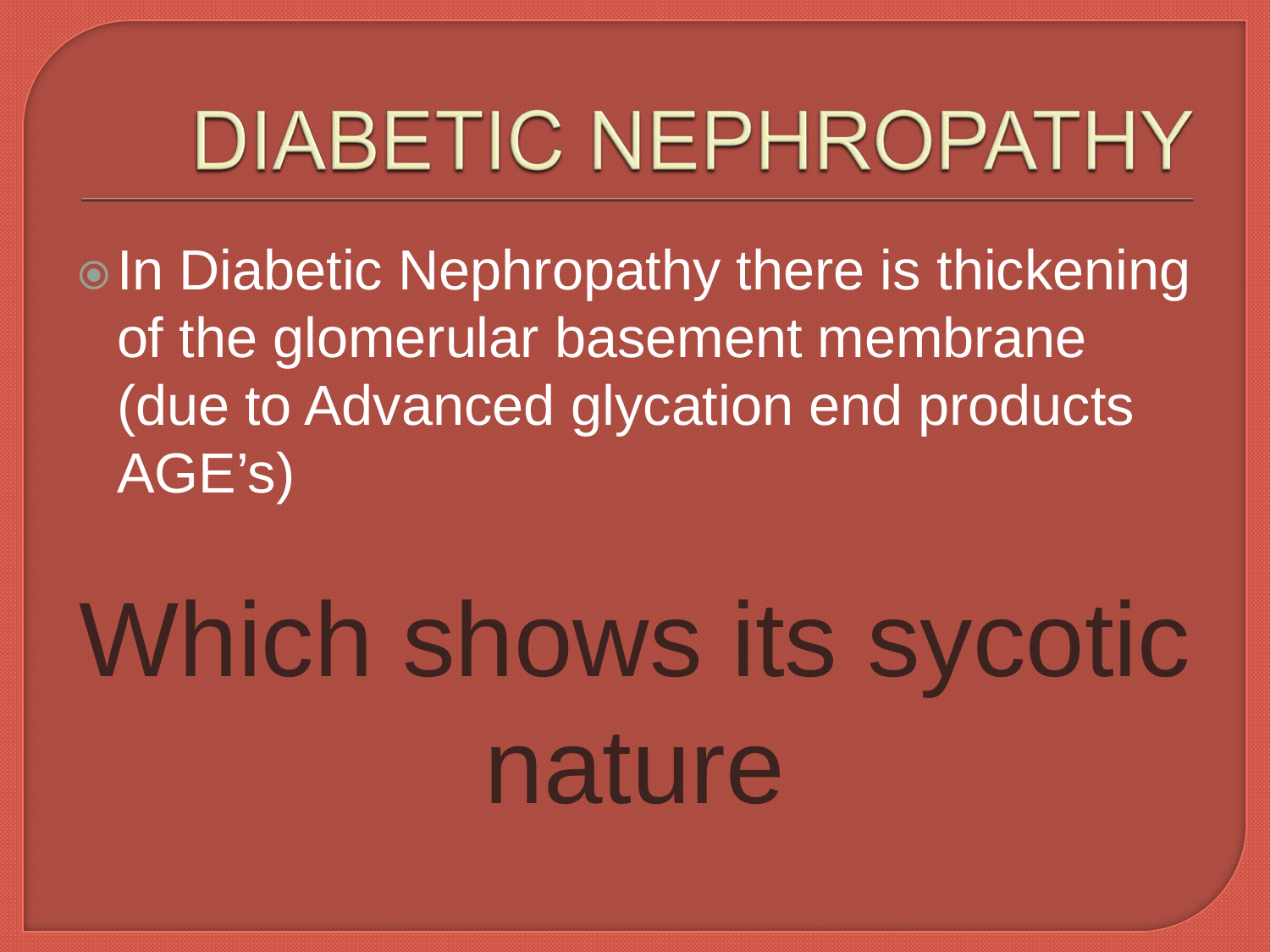#### **DIABETIC RETINOPATHY**

There is Hemorrhage, Exudates in the retina, proliferation of new blood vessels and Retinal edema.

As there is Odema – Sycotic Nature As there is Haemorrhage – Tubercular **Nature** Proliferation of new blood vessels – Sycotic miasm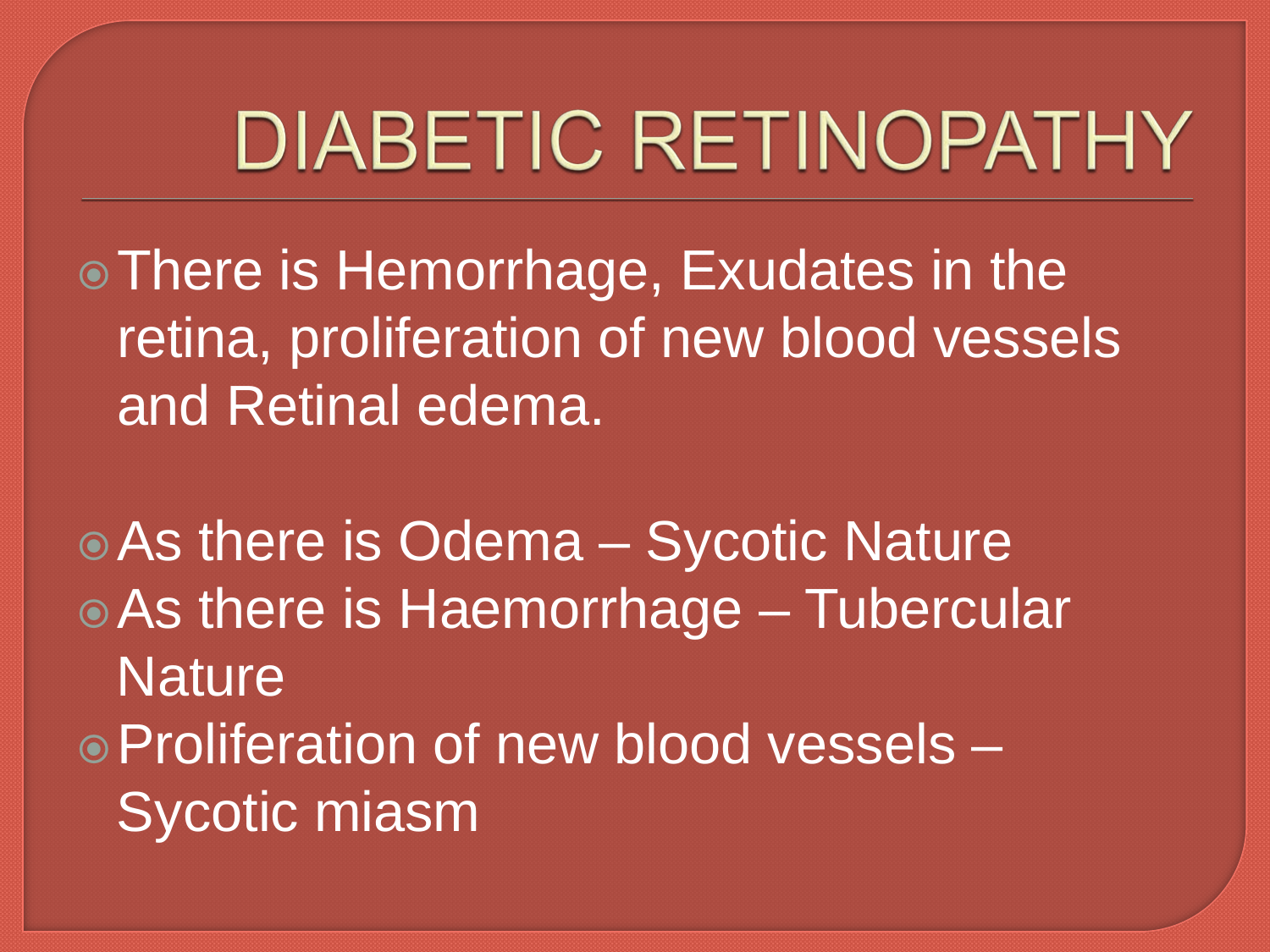#### **DIABETIC NEUROPATHY**

Increased endoneurial vascular resistance and reduced blood flow to the nerves This shows Sycotic + Syphilitic Miasm

Depletion of nerve myoinositol - This shows Sycotic Miasm

Accumulation of Sorbitol and fructose in nerve - This shows Sycotic Miasm